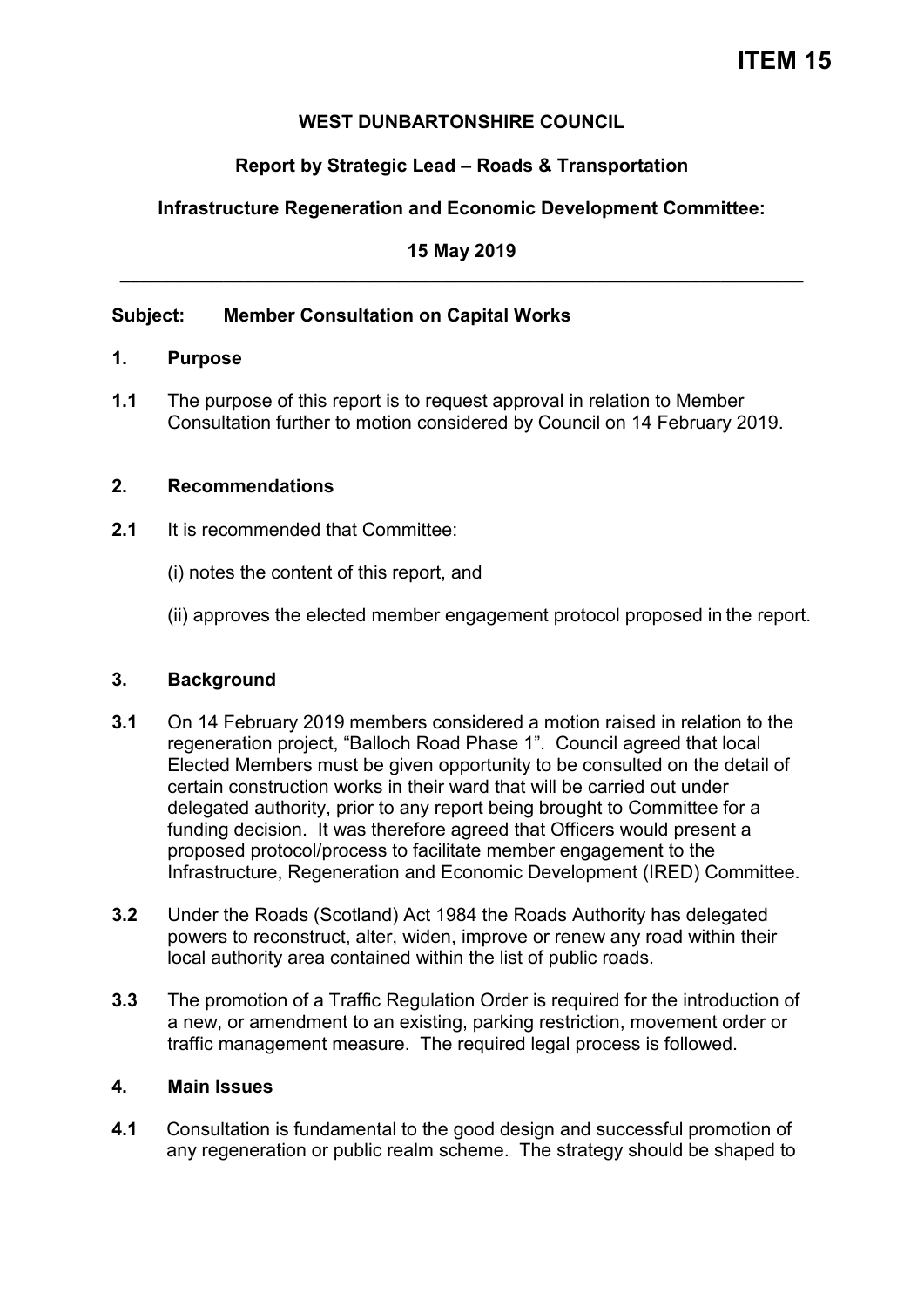be proactive in engaging as many community, business, political and cultural stakeholders as possible to understand the local issues experienced by all stakeholders and to maximise the project benefits.

- **4.2** Public realm improvements are a tool to delivering regeneration and developing a sense of place through facilitating economic growth whilst supporting access to jobs, education and businesses in conjunction with improving the experience for all road users.
- **4.3** The public realm includes both vehicular and pedestrian areas contained within the local road and footpath network.
- **4.4** If a project proposes to amend the layout of the existing road and footway network and has an anticipated project cost in excess of £100,000 an engagement strategy is required. This enables the project team to work with stakeholders to identify key local issues and priorities and ensure the evolving proposals have taken these into consideration.
- **4.5** The development and delivery of projects have a number of stages and can be set out as follows:
	- o **Project Inception**
	- o **Project Development**
	- o **Project Delivery**
	- o **Evaluation & Monitoring**
- **4.6** It is proposed that in addition to any other local consultation, and the wider stakeholder engagement, local ward member engagement sessions will be held in line with the key project milestones identified in 4.5 namely project inception, development and delivery. The project timeline will be developed to reflect these engagement sessions.

The conclusions of these will be recorded and circulated for confirmation before a project proceeds to the next stage.

#### **5. People Implications**

**5.1** There are no people implications as a result of this report.

#### **6. Financial and Procurement Implications**

**6.1** The engagement protocol has no financial or procurement implications.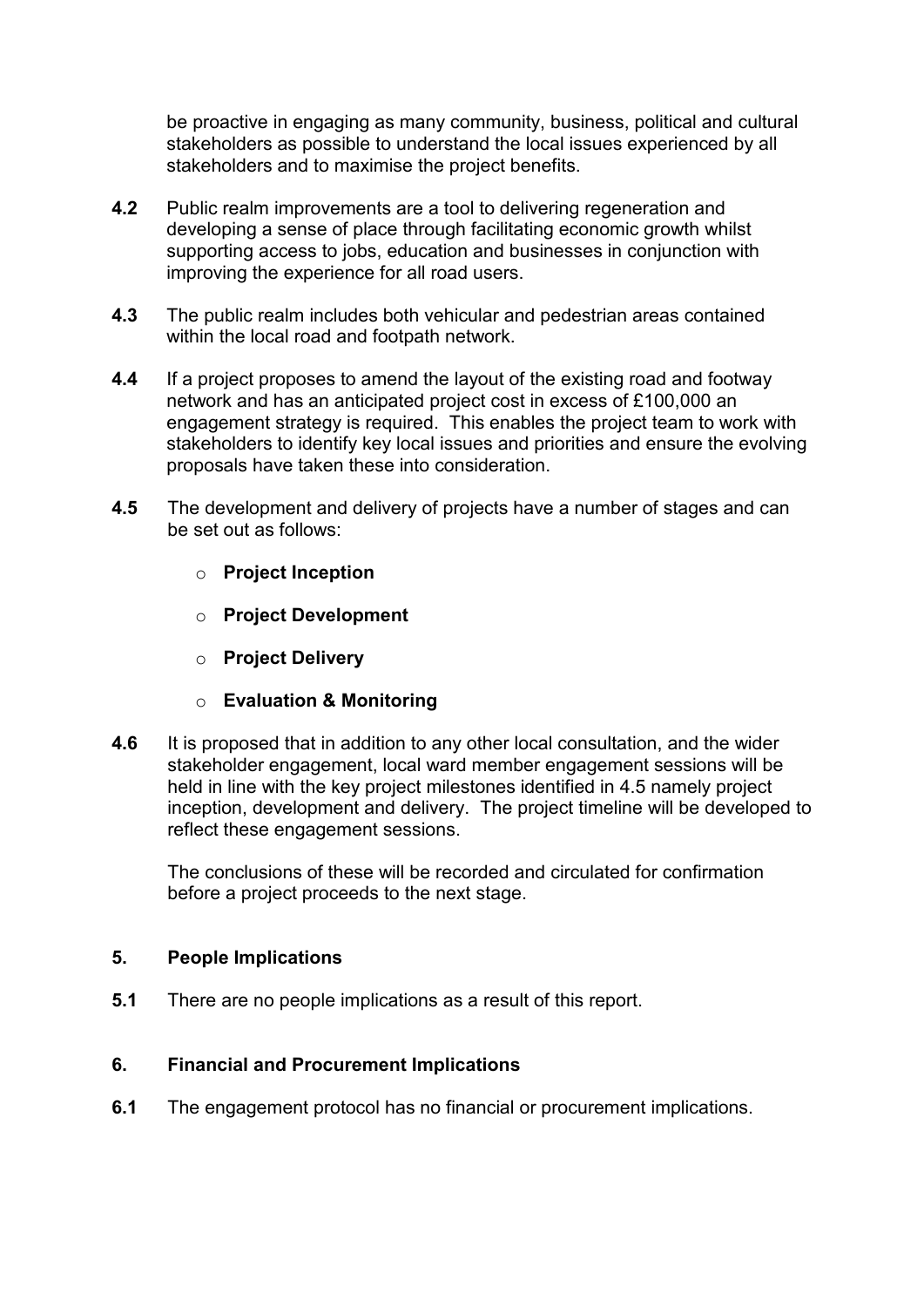## **7. Risk Analysis**

**7.1** The consultation process with partners and key stakeholders ensured that the content of the Strategy and Action Plan is appropriate to assist with the economic prosperity for the local area and that risks are assessed. The Strategy will be reviewed regularly to ensure that any local and national economic changes are integrated where appropriate.

## **8. Equalities Impact Assessment (EIA)**

**8.1** An equalities impact assessment is not necessary for this report.

#### **9. Strategic Environmental Assessment (SEA)**

**9.1** A strategic environmental assessment is not necessary for this report. Strategic Environmental Assessments will be undertaken as necessary in the design and delivery of public realm projects.

#### **10. Consultation**

**10.1** The development of the engagement protocol included consultation with officers within the Roads Service and the Regeneration Team as delivery partners of capital projects on the adopted road network.

#### **11. Strategic Assessment**

- **11.1** At its meeting on 25 October 2017, the Council agreed that its five main strategic priorities for 2017 - 2022 are as follows:
	- A Strong local economy and improved employment opportunities.
	- Supported individuals, families and carers living independently and with dignity.
	- Meaningful community engagement with active empowered and informed citizens who feel safe and engaged.
	- Open, accountable and accessible local government.
	- Efficient and effective frontline services that improve the everyday lives of residents.
- **11.2** This report's content is aligned with the Council's strategic priorities as stated above.